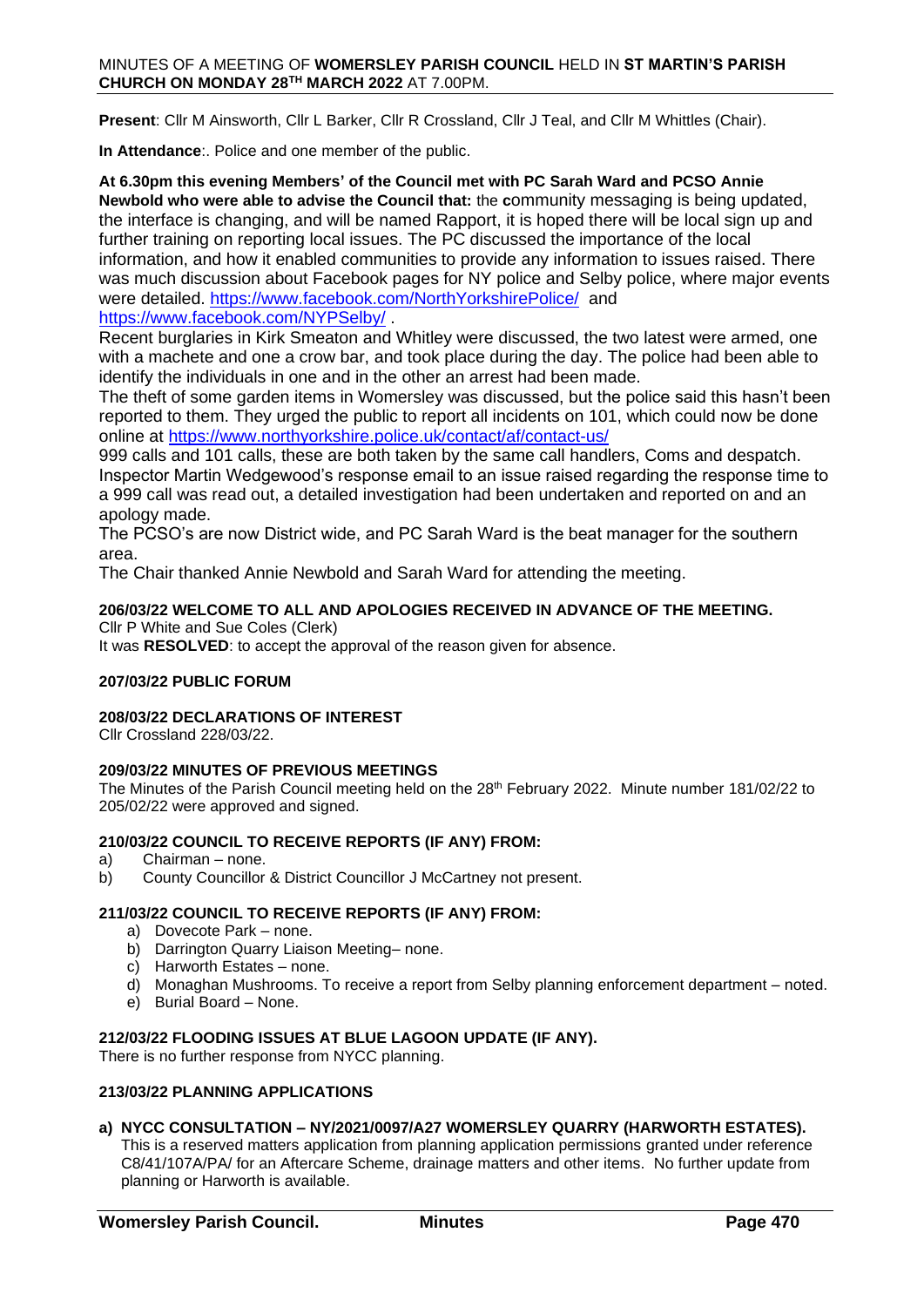### **b) GALE COMMON JUDICIAL REVIEW IN CONNECTION WITH NY/2019/009/ENV**

Information regarding LGA s137 was requested and detailed in the Finance minute below. The request for an appeal has been submitted on a pro bono basis by the QC and solicitor. The action groups need to raise £5000 to cover costs for the other side should the appeal fail.

### **c) WENT EDGE QUARRY NY/2019/0002/ENV**

The first liaison meeting has been held, a representative from Womersley Parish will not attend these meetings but will be copied into the distribution of the minutes.

| <b>APPLICATIONS</b> | <b>DETAILS</b>                           | <b>ADDRESS</b>        | <b>DECISION</b> |
|---------------------|------------------------------------------|-----------------------|-----------------|
| 2021/1456/HPA       | Erection of single storey rear extension | Lyngarth. Main Street | Noted           |

### **214/03/22 FINANCE REPORTS:**

a) List of accounts for payment.

| <b>CHQ</b> | <b>DATED</b> | <b>PAYEE</b>        | <b>REASON</b>              | <b>GROSS</b> | VAT  | <b>NET</b> |
|------------|--------------|---------------------|----------------------------|--------------|------|------------|
| 01388      | 25.03.22     | SUE COLES           | SALARY                     | 430.59       |      | 430.59     |
| 01389      | 28.03.22     | <b>B. CROSSDALE</b> | <b>PRINTING NEWSLETTER</b> | 59.85<br>£   |      | 59.85      |
| 01390      | 28.03.22     | SUE COLES           | <b>CLERK'S EXPENSES</b>    | 7.24         |      | 7.24       |
| 01391      | 28.03.22     | <b>AUTELA</b>       | PAYROLL                    | 42.00<br>£   | 8.40 | 50.40<br>£ |
|            |              |                     |                            | 539.68       | 8.40 | 548.08     |

b) Current Balance of the Community Account as at 21<sup>st</sup> March is £30,299.61

c) Bank reconciliation to  $1<sup>st</sup>$  March 2022.

d) Payment requests received after the agenda.

e) Budget to 21st March 2022

f) List of cheques report issued to 21st March 2022

g) Income received: Two Ridings Small Grant for the hanging baskets - £1,820.00.

h) HP Instant Ink – To note: printer was purchased in June with 9 months free ink. A £9.99 claim by Clerk will recommence again in April.

i) Section 137 of the Local Government Act 1972 enables local councils to spend a limited amount of money for purposes for which they have no other specific statutory expenditure.

In 2021-2022 this figure was £8.32 per elector a total of approx.. £2,837.00.

In 2022-2023 this figure will be £8.82 and the current number of electors is 341 in the village making a total expenditure if required this year of £3,007.62. See also the NALC Topic note on Local Council's General Power.

It was **RESOLVED:** to approve the payments listed and accept the reports.

### **215/03/22 UPDATING VILLAGE STREETLIGHTS**

The Council is waiting for a report from Streetlighting as to the recommended replacement schedule.

#### **216/03/22 PARISH FIELD**

a) The weekly/monthly play equipment inspections have been completed.

b) Another complaint has been received concerning a dog loose on the play field. Members were given the information gained from the Dog Warden and DAS insurance and will start to report all dog related complaints to Selby DC to build up a picture of the situation. Members also received a further report of another dog attack in Cow Lane.

c) A resident has raised concerns about the proposed locking of the far playarea gate and they highlighted the need for a ramp at the step entrance to the field. Given the details as in (b) the gate will be locked as proposed in the interests of protecting the public.

d) A new notice board has been looked into and will be purchased.

### **217/03/22 MEETING WITH GROUNDWORKS**

Groundworks confirmed the refund of £900 for the old substandard gates by the 28<sup>th</sup> March.

#### **218/03/22 HIGHWAYS MATTERS (if any).**

It is understood a site meeting with Truvelo (UK) Ltd concerning a TruSign 30CR Speed Indication Device but Cllr White was unable to attend the meeting tonight.